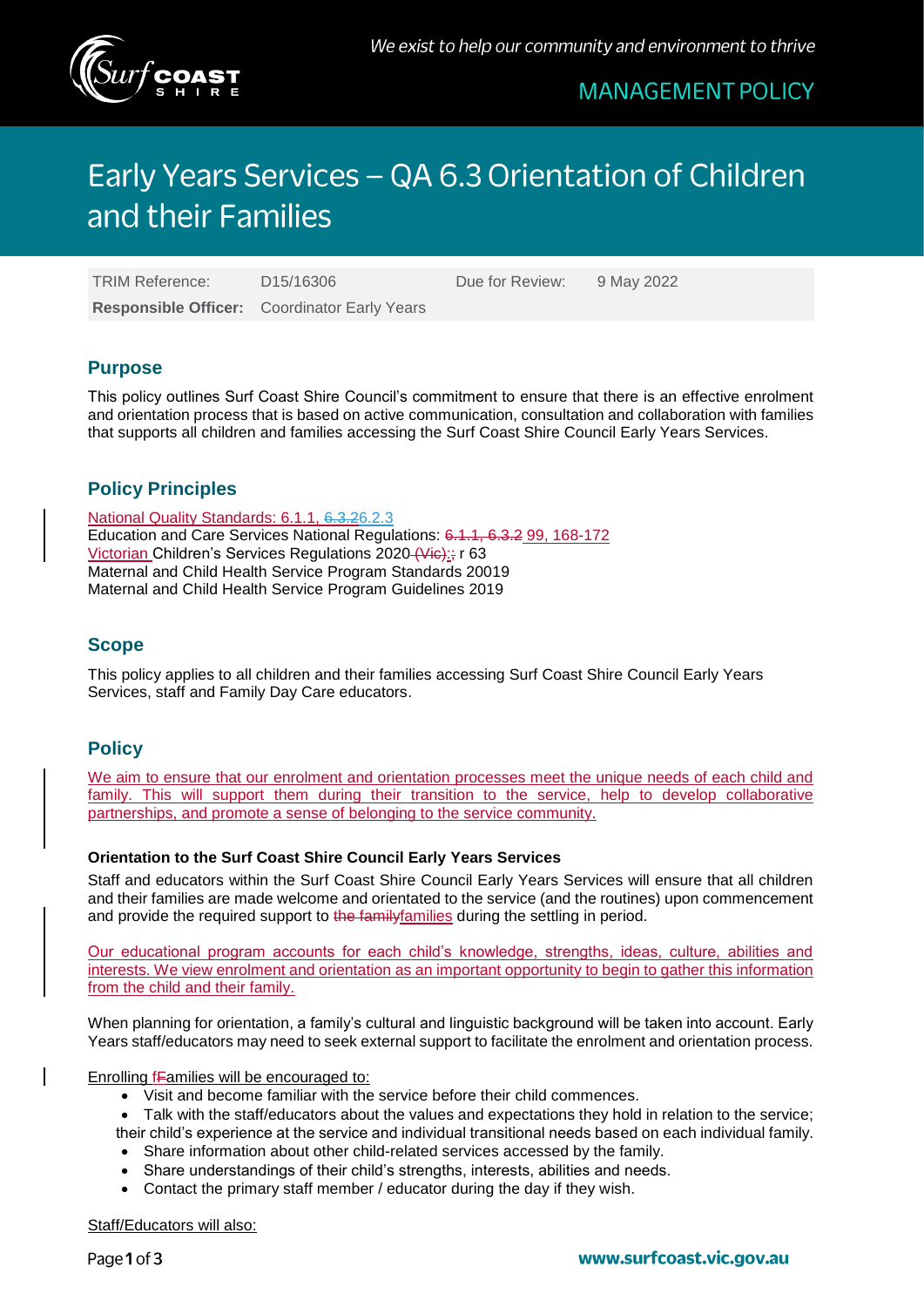

- Assist families to develop and maintain a routine for saying goodbye to their child.
- Closely observe and offer reassurance to a child who is distressed on separating from their parent/guardian.
- Share information with families about how their child is settling into the service.

### Occasional Care

- New families are invited to visit the service and participate in the program at times mutually suitable to both parties before the child starts at the service.
- Where appropriate, opportunities for families to settle children into the service gradually will be facilitated.
- Early Years staff/educators encourage parents to say goodbye to children before they leave.

#### Kindergarten Programs

- For children commencing in Kindergarten programs orientation arrangements will be provided at the time of enrolment.
- Children and families individual needs will be taken into consideration and plans made for collection of additional information and resources to support a child's inclusion and participation in the program where required.
- Kindergartens may stagger entry times for children at the beginning of term one in some cases to support children in a smooth transition into the program.

### Three Year Old Kindergarten

- For children commencing in Three Year Old Kindergarten program orientation arrangements will be provided at the time of enrolment.
- Children and families will be notified about orientation sessions prior to commencement.

### Family Day Care

Family Day Care (FDC) orientation and enrolment process provides a smooth and comfortable transition into the educator's home.

- Educators work collaboratively with families to help their child/ren feel safe and secure within the Family day CareFDC home environment.
- The Co-ordination Unit will play an active role in monitoring each placement at the service to ensure the needs of each child and their parents are met. – *refer to Family Day Care Orientation works Instructions*

Maternal and Child Health – refer to *Maternal and Child Health Service Bookings Works Instructions*.

## **Family Participation**

Surf Coast Shire Council Early Years Services actively encourages the input of all families associated with the service in our decision-making processes.family involvement in the development of the services.

The Service Team Leader in collaboration with staff/educators has the responsibility to ensure that:

- Families are encouraged to participate in surveys and quality improvement activities and processes.
- Annual evaluations are conducted to allow families to have input into the future planning of the service.
- Informal evaluations of the service occur throughout the year.
- Families are encouraged to participate in ways that acknowledge and value diversity.
- Families are encouraged to attend the service throughout the year, view the service and meet the staff/educators.

## **Parent/Guardian Requests**

- Staff/educators will consider all requests from parents/guardians in regard to their children and where a request cannot be fulfilled an explanation will be provided.
- Discussions will be held with families in regard to the benefits of the experiences provided to the children in the service and/or documentation will be displayed or available.
- Respect is given to families in regard to their right to make decisions on behalf of their child.

#### **Access to Children**